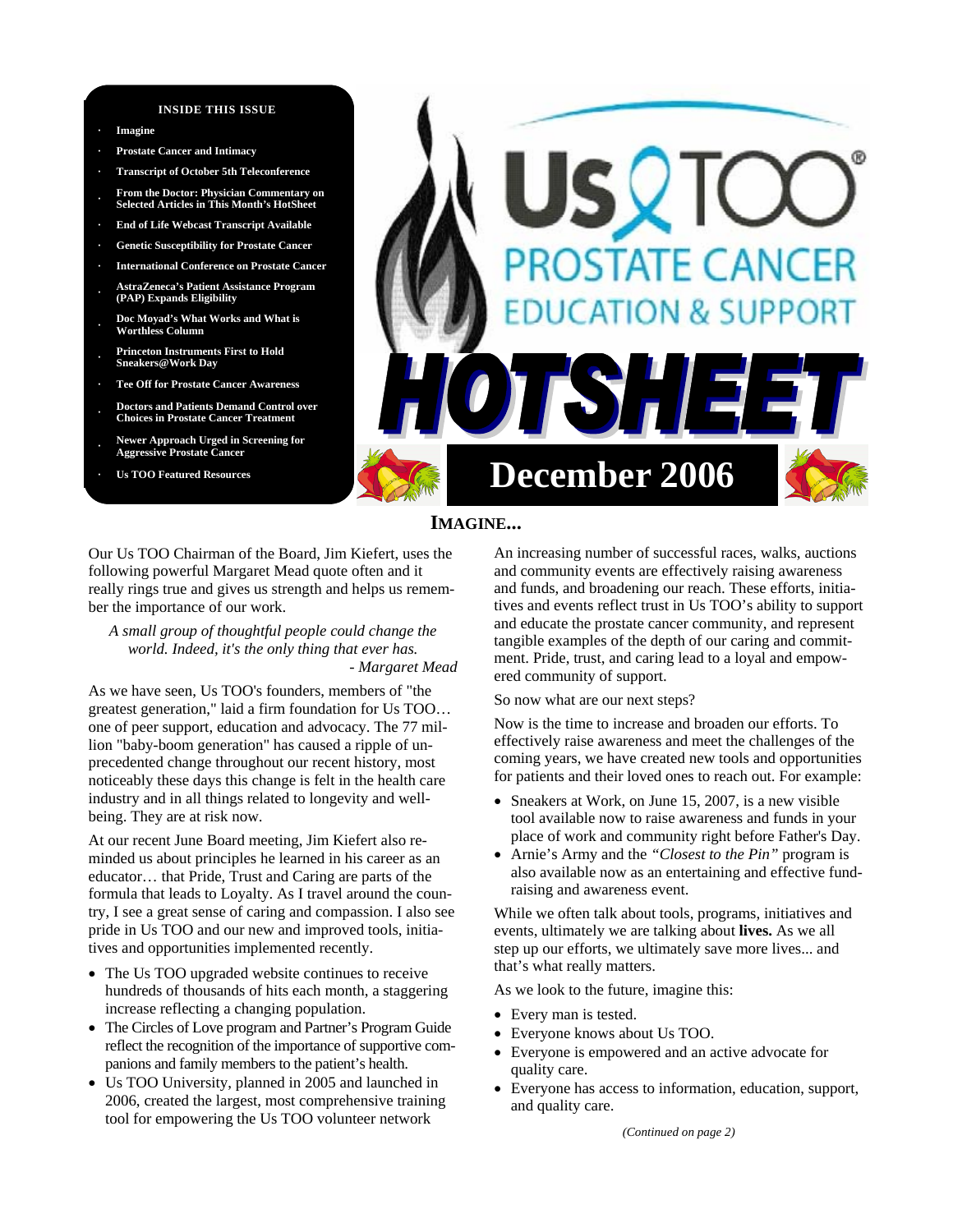#### **PROSTATE CANCER PATIENT SUPPORT - CALL 1-800-80-US TOO, OR GO TO <WWW.USTOO.ORG>**

#### **US TOO INTERNATIONAL**

has received Charity Navigator's highest rating for sound fiscal management. Less than a quarter of the charities in America receive this exceptional rating.



THIS ISSUE OF THE US TOO PROSTATE CANCER HOT SHEET IS MADE POSSIBLE BY CHARITABLE CONTRIBUTIONS FROM

# *PEOPLE LIKE YOU!*

ITEMS CONTAINED IN US TOO PUBLICATIONS ARE OBTAINED FROM VARIOUS NEWS SOURCES AND EDITED FOR INCLUSION. WHERE AVAILABLE, A POINT-OF-CONTACT IS PROVIDED.

ALL REFERENCES TO PERSONS, COMPANIES, PRODUCTS OR SERVICES ARE PROVIDED FOR INFORMATION ONLY, AND ARE NOT ENDORSEMENTS. READERS SHOULD CONDUCT THEIR OWN RESEARCH INTO ANY PERSON, COMPANY, PRODUCT OR SERVICE, AND CONSULT WITH THEIR LOWED ONES AND PERSONAL PHYSICIAN BEFORE DECIDING UPON **ANY** COURSE OF ACTION.

THE INFORMATION AND OPINIONS EXPRESSED IN THIS PUBLICATION ARE NOT RECOMMENDATIONS FOR ANY MEDICAL TREATMENT, PRODUCT SERVICE OR COURSE OF ACTION BY US TOO INTERNATIONAL, INC., ITS OFFICERS AND DIRECTORS, OR THE EDITORS OF THIS PUBLICATION. FOR MEDICAL, LEGAL OR OTHER ADVICE, PLEASE CON-SULT PROFESSIONAL(S) OF YOUR CHOICE.

#### *HOTSHEET* EDITORIAL TEAM:

JONATHAN MCDERMED, PHARMD PAMELA BARRETT THOMAS N. KIRK RUSS GOULD

TOO INTERNATIONAL STAFF & CONSULTANTS:

THOMAS N. KIRK, PRESIDENT AND CEO KAREN BACHER, PROGRAM DIRECTOR PAMELA BARRETT, DEVELOPMENT DIRECTOR TERRI GIBBONS, EXECUTIVE ASSISTANT JAQUELINE KONIECZKA, OFFICE MANAGER DAN REED, DEVELOPMENT & MARKETING COORDINATOR EUGENE WHEELER, UNDERSERVED PROGRAM DIRECTOR ELIZABETH CABALKA, PROGRAM CONSULTANT 5003 FAIRVIEW AVENUE - DOWNER'S GROVE, IL 60515 PHONE: (630) 795-1002 / FAX: (630) 795-1602 WEBSITE: WWW.USTOO.ORG

#### US TOO BOARD OF DIRECTORS:

EXECUTIVE COMMITTEE/OFFICERS JIM KIEFERT, EDD, CHAIRMAN DON LYNAM, PHD, PE, CHD, VICE-CHAIRMAN JOANN HARDY, SECRETARY GREGORY BIELAWSKI, TREASURER THOMAS KIRK, PRESIDENT AND CEO

#### DIRECTORS:

CHRIS BENNETT ROBERT FIDOTN, PHD CARL FRANKEL RUSS GOULD TOM HIATT BILL PALOS HARRY PINCHOT JOE PIPER



US TOO INTERNATIONAL, INC. IS INCORPORATED IN THE STATE OF ILLINOIS AND RECOGNIZED AS A 501(C)(3) NOT-FOR-PROFIT CHARITABLE CORPORATION. DONATIONS / GIFTS TO US TOO ARE TAX DEDUCTIBLE.

COPYRIGHT 2006, US TOO INTERNATIONAL INC.

### **IMAGINE...**

*(Continued from page 1)* 

Now is the time, please use our new tools and help spread the word. Call us now or go to the Us TOO webpage, it is easy, rewarding and fun to spread the word about the hope of early detection, support and education.

I ask that you please remember Us TOO International as you consider your end-of-year gift giving. Look for a donation envelop in this issue, or you may choose to donate online at <http://www.ustoo.org/Shopping/ CheckOut.aspx>.

Happy Holidays to you and your family,



Tom Kirk President & CEO Us TOO International

#### **SAVE THE DATE!**

#### **~ Prostate Cancer and Intimacy ~**

A Conference Call Program, Tuesday evening, February 13, 2007, 6:00 pm Pacific time, 9:00 pm Eastern time.

The Circles of Love Companion & Family Support Advisory Panel is thrilled to announce an upcoming conference call about Prostate Cancer and Intimacy.

This call will highlight two couples featured in the Us TOO original publication, *The Circles of Love Collection.* Jo Ann & Jerry Hardy and Jim & Maureen "Mo" Kiefert will share their journey with prostate cancer and how they have successfully created lasting intimacy in their relationships.

*Watch the January HotSheet and the Us TOO website for further information about this timely program.* 

### **REBROADCAST AND TRANSCRIPT NOW AVAILABLE FOR OCTOBER 5TH TELECONFERENCE**

Did you miss the Us TOO International / HealthTalk teleconference and webcast, "Expanding Treatment Horizons in Prostate Cancer," originally held on October 5, 2006? You can still listen to the audio file or read the transcription online at both the Us TOO and HealthTalk websites.

Topics discussed include: What's New in Treatment, Preventing Recurrence, Vitamin D, Chemo for Metastatic Cancer, Prostate Cancer Vaccines, Better Diagnostics Help Focus Treatment, Patient Involvement: Treatment Decisions and Clinical Trials, and The Value of Support Groups Like Us TOO.

The program features cancer survivor Tom Hiatt sharing his personal experience with treatment and tell how he is doing five years after a diagnosis with advanced metastatic prostate cancer; Daniel George, MD, associate professor of medicine and surgery in the Division of Urology and head of the Section of Genitourinary Medical Oncology at Duke Medical Center, his research efforts have focused on growth factor-targeted drug development in prostate and kidney cancer; and Mark Moyad, MD, MPH, codirector of the men's health program at the University of Michigan Medical

Center, author of numerous books and medical journal articles, and endowed chair/director at the University of Michigan Medical Center in complementary and preventive medicine.

Dr. Moyad states, "I thought the program was awesome. The discussions prompted a diverse range of questions from callers and I wish we had more time to answer each one. We could have gone on for several hours longer. I applaud organizations such as Us TOO for providing opportunities for patients to access this kind of information. I would go even further to say everyone involved in prostate cancer – physicians, researchers and other health professionals – should review summaries of the information and patient questions."

Tom Hiatt shared his experiences "I hope sharing my story was helpful to someone. I encourage patients facing advancing disease to find an oncologist that specializes in prostate cancer, other than just seeing a general oncology doctor."

Listen to a rebroadcast of the event or read the transcript at <www.ustoo.org/ Tools\_Links.asp#streaming>.

Thanks to sanofi-aventis and Novacea for sponsoring the teleconference and making rebroadcast materials available.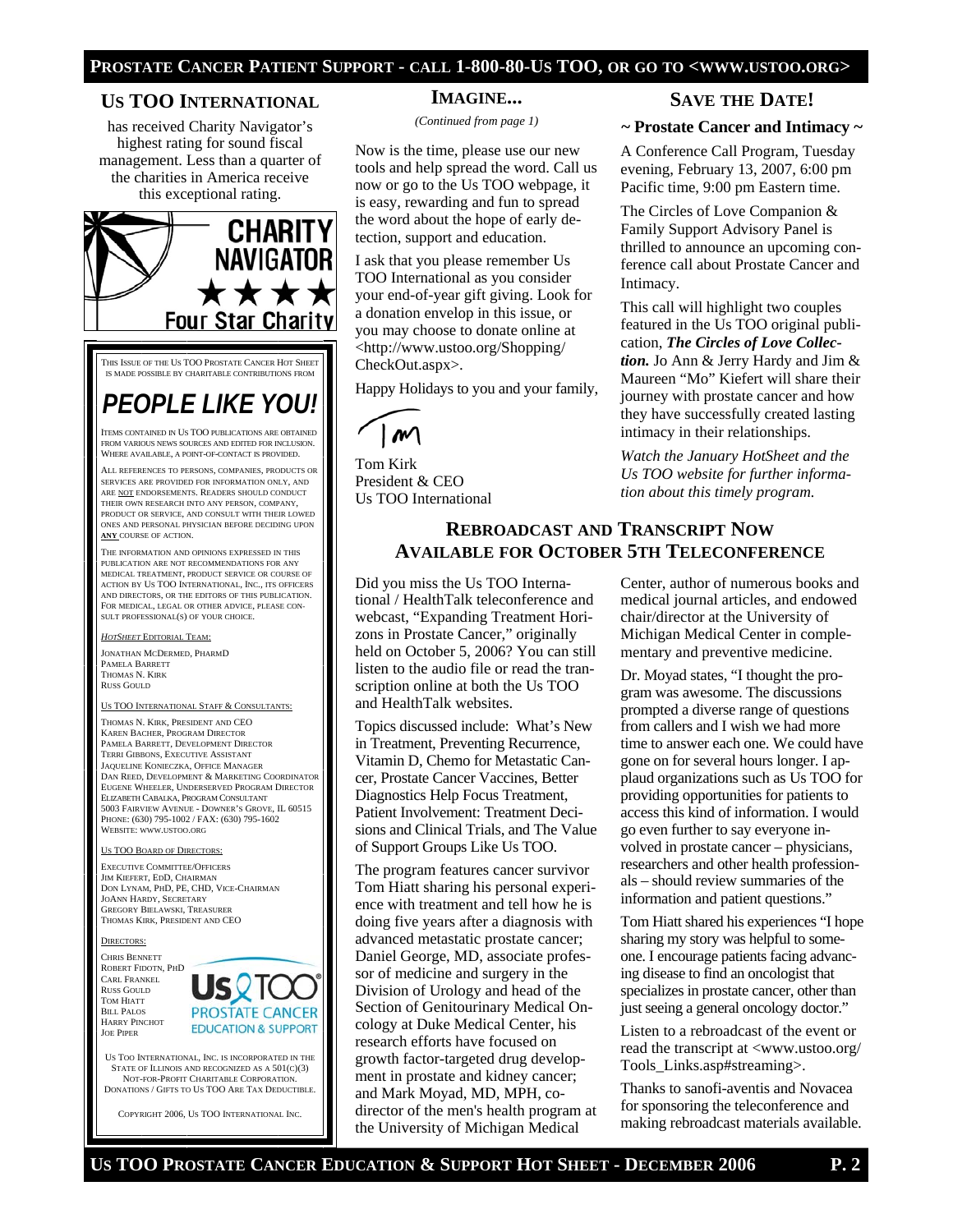### **FROM THE DOCTOR: PHYSICIAN COMMENTARY ON SELECTED ARTICLES IN THIS MONTH'S** *HOTSHEET* **By Gerald W. Chodak, MD**

#### PSA Velocity

The controversy about PSA testing has not yet been resolved, meaning that proof is still lacking if routine testing saves lives. Studies are ongoing aimed at answering this important question. In the meantime, other methods to use PSA are being investigated. One new study by Carter and co-workers suggests that changes in the PSA, even when the values are quite low, may help predict which men do not have much risk of dying in the next 20-25 years, whereas more rapid risers have a risk as much as 50%. They are suggesting routine testing even at an earlier age for the purpose of finding which men have a rapidly rising value. One must interpret this study with extreme caution. This study does not prove in any way that doing this tests earlier will save lives, and it runs the risk of further increasing the number of men who are diagnosed with a cancer that would never harm them. Although several institutions, including Johns Hopkins are evaluating ways to avoid treatment in some men using active surveillance, the majority of men faced with an early cancer cannot refrain from treatment. This paper does not support a whole policy change without more definitive data but it certainly does generate some ideas for a new direction for use of the PSA test.

#### Finances and LHRH therapy

The article addressing the practice of LCA or least costly alternative has impacted significantly on clinical practice. Some doctors actually are losing money by administering the medication and refer their patients elsewhere, while patients are faced with a possible change from one drug to another when they are due for their next injection. The argument has been that such drugs are interchangeable; however, no scientific study has ever proved that point. Furthermore, patients may have different levels of discomfort and often prefer one preparation over another one. The LCA could use some modification.

# **CONFERENCE CALL TACKLES CHALLENGING, BUT IMPORTANT TOPIC**

#### *"They said there's nothing more they can do…"*

What do you do or say when someone comes to you with these words? How do you respond? What is your role? Why is it so difficult to have productive and open conversations about end-of-life issues?

On October 17<sup>th</sup>, a dedicated group of Us TOO chapter leaders participated in an educational conference call addressing these difficult questions. While we ALWAYS hope for a cure and treatment is more successful than ever before, the reality is that men are dying every day from prostate cancer. These men and their families need our help.

The purpose of the program was to provide tools and ideas to help chapter leaders support chapter members facing end-of-life issues. This program is part of an effort to broaden the level of support the Us TOO network provides to those facing the full range of prostate cancer experiences. The panel of presenters included Gary Skramstad, a Lutheran Clergyman, Elizabeth Brown, a chaplain, and Elizabeth Cabalka, author and consultant in the area of grief and loss due to cancer.

The 35-minutes program began with a brief discussion of the mental, emotional, logistical and spiritual shift from "hopes for a cure" to "recognizing that death is approaching, perhaps rapidly." Next, the panel discussed end-of-life planning, outlining twelve principles of a good death. The presentation wrapped up with a discussion of philosophies and beliefs that can bring a measure of comfort to those facing end-of-life issues.

After the formal presentation, lively 25-minutes question and answer session followed.

*Audio (CD) copies of this educational conference call are now available in the Us TOO Headquarters Lending Library. Please contact Jackie at Us TOO at <Jackie@ustoo.org> or by phone at 1-800-808-7866 with your loan request.* 

# **DATA ON GENETIC SUSCEP-TIBILITY FOR PROSTATE CANCER ARE RELEASED**

NCI recently released data from the Cancer Genetic Markers of Susceptibility (CGEMS) prostate cancer study, which could help identify genetic factors that influence the disease and affect development of new therapies.

"The immediate sharing of the database with the cancer research community will allow researchers to compare existing and developing information with CGEMS data to identify new genes associated with increased prostate cancer risk," said NCI Deputy Director for Advanced Technologies and Strategic Partnerships, Dr. Anna D. Barker.

CGEMS procured genetic samples of prostate cancer from more than 1,100 men with the disease and 1,100 men without it. The samples included over 680 million individual genotypes and 310,000 genetic variants. Finding genetic variations that differ in frequency between patient and control groups will help identify the location of multiple inherited genes that affect the risk of prostate cancer.

"CGEMS represents one of the first of a new generation of studies made possible by the Human Genome Project," added Dr. Gilles Thomas of NCI's Division of Cancer Epidemiology and Genetics and lead scientist of the project. "Through immediate data sharing, we hope to encourage other teams to make similar studies in cancer and other diseases rapidly accessible to speed progress in understanding the inherited causes of cancer."

Launched in February 2006, CGEMS is the largest comprehensive initiative to identify genetic risk factors for breast and prostate cancers, two of the most frequently diagnosed cancers in the United States. Similar data on breast cancer are now being generated and anticipated for release in early 2007.

*CGEMS study data are available through NCI's cancer Biomedical Informatics Grid™) at <http:// caIntegrator.nci.nih.gov/cgems/>.* 

*National Cancer Institute 24 October 2006*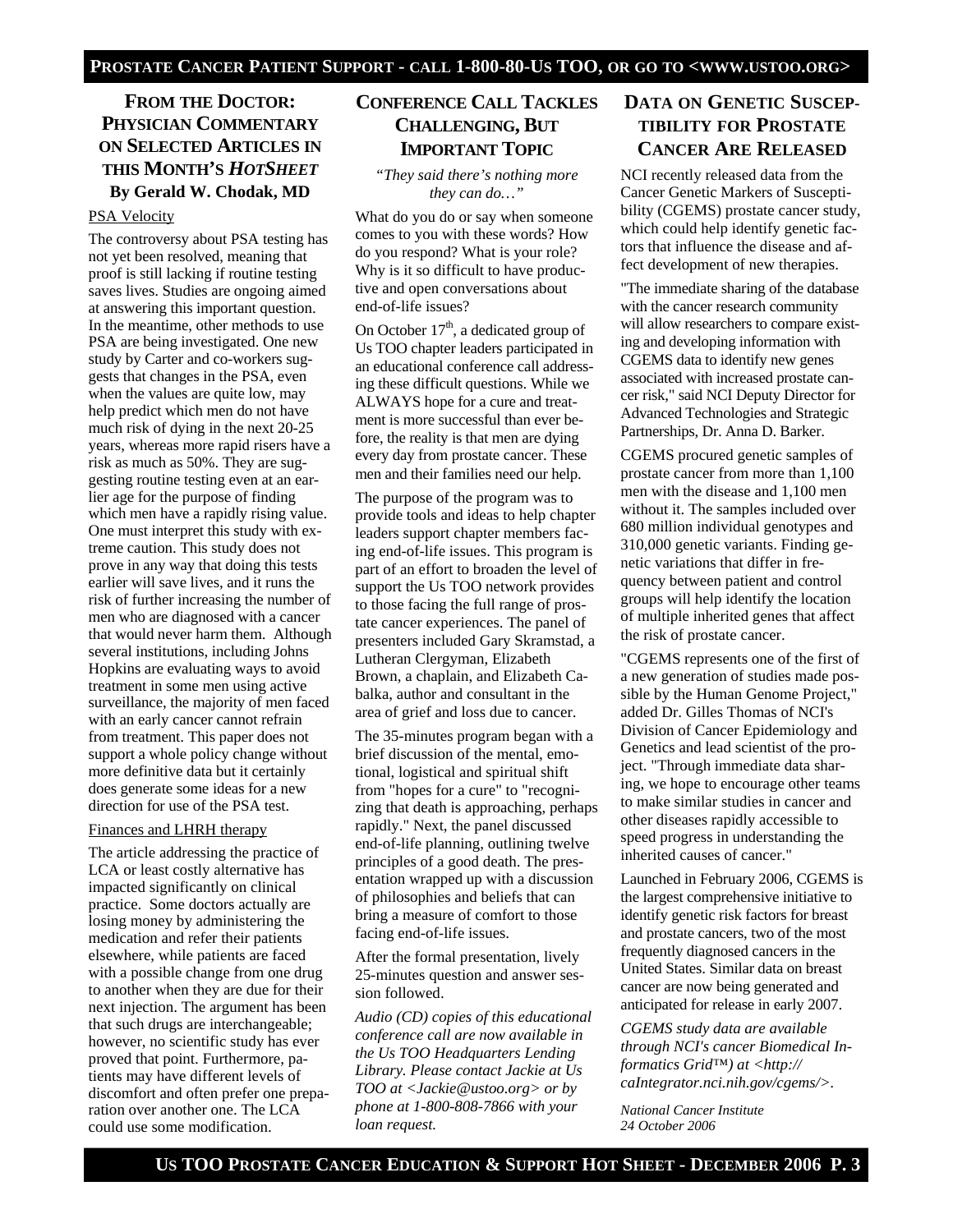# **"LEARN TO HOPE"**

### **Report on the International Conference on Prostate Cancer**

The International Conference on Prostate Cancer (ICPC) took place in Reston, Virginia, October 19-22, 2006. It was far more than a gathering. This represented the finest example of collaboration and commitment, co-sponsored by The Foundation for Cancer Research and Education (FCRE) & Us TOO International. Many Us TOO Chapter members were in attendance.

The theme for the conference was LEARN TO HOPE. The excellent speakers, outstanding & timely information and pertinent exhibitors met that challenge, providing HOPE to those in attendance.

"The theme and topics were obviously driven by patient interests and needs. Speakers were available after their presentation to respond to participants questions," said Jim Kiefert, Board Chair, Us TOO. He continued, "The Myers family and Us TOO did an excellent job of covering all related topics dealing with prostate cancer. Attention was paid to all details so participants could relax, learn and participate."

Though there were many exceptional speakers, one of Dr. "Snuffy" Myers' presentations was especially notable, according to Kiefert. "Dr. Myers discussed hormone treatment and diet, and covered first and second line options as well as treatment options after hormone treatment is no longer effective. He also presented information on the combinations of chemotherapy drugs which can provide for some life extension as well as quality of life."

In addition to many speakers, Us TOO facilitated three support group sessions on October  $20-21<sup>st</sup>$ . The sessions were well attended, covering advanced disease, partner support, and patient education and support. At the end of the session, one participant said, "This felt just like a support group meeting" as it was intended to be.

During the sessions, men and their partners shared their journey with prostate cancer and expressed their appreciation that they received HOPE and learned new ways to COPE. Some said it felt good to know they were not alone in their battle.

"Us TOO was privileged to cosponsor this conference," said Jim Kiefert.

*DVD's of the entire conference will be available for purchase by contacting the Foundation for Cancer Research and Education (FCRE) at <fcre1earthlink.net> or by phone at 434-974-1303.*

### **AstraZeneca's Patient Assistance Program (PAP) Expands Eligibility**

#### **Millions more people can qualify for AstraZeneca's PAP**

- An uninsured family of four earning \$60,000 per year, or an individual earning \$30,000 annually can qualify to get AstraZeneca medicines free.
- An additional 3.8 million more people may be eligible under this expansion, bringing the total to at least 33 million, according to U.S. Census figures.
- It directly helps those in the middle class and those with lower incomes.
- AstraZeneca's PAP is believed to be the most comprehensive in the industry at approximately 300 percent FPL. Most of AstraZeneca's products are offered, including:

ATACAND, CRESTOR, PLENDIL, **TOPROL XL\*, NEX-IUM\*, SEROQUEL\***, ZOMIG, ARIMIDEX, CASODEX, FASLO-DEX, ZOLADEX, IRESSA, AC-COLATE, PULMICORT RE-SPULES, PULMICORT TURBU-HALER and RHINOCORT AQUA

The program provides assistance to people of all ages without drug coverage. People with drug coverage experiencing financial hardship, including people with Medicare Part D, may also apply to the program for interim assistance.

#### **General Facts about AstraZeneca's Patient Assistant Program**

- Created in 1978 to help uninsured patients with limited incomes obtain AstraZeneca medications when prescribed by their doctor, in particular for those suffering from breast cancer
- In 2005, AstraZeneca provided more than \$751 million in savings to more than 712,000 patients without drug coverage throughout the US and Puerto Rico.
- In addition to providing medicines free of charge, the program provides one-on-one education and information to help all individuals identify and access health and drug coverage and services for which they may be eligible.
- AstraZeneca was the first pharmaceutical company to include information about its assistance program in all of its television advertisements.

#### **AstraZeneca's efforts on behalf of patients**

• AstraZeneca is a founding member

of the Together Rx Access™ Prescriptions Savings Program. The Together Rx Access™ is a free drug card program that offers savings of 25 percent to 40 percent (sometimes more) on prescriptions for over 275 brand-name drugs for qualified, low-income Americans who are not eligible for Medicare and have no prescription drug insurance.

- The AstraZeneca Caring Partners Program offers a streamlined patient assistance program to qualifying Disproportionate Share Hospitals, community health centers, and community free clinics to help better serve the low-income, outpatient populations at these facilities. Qualifying patients receive Astra-Zeneca medicine free of charge.
- AstraZeneca participates in the Partnership for Prescription Assistance (PPA), a national initiative to make it easier for consumers to access patient assistance programs. Qualifying patients who lack prescription coverage now have a single point of contact to access information about the public and private programs that may be right for them.
- \* *Indicates the top three products accessed via PAP*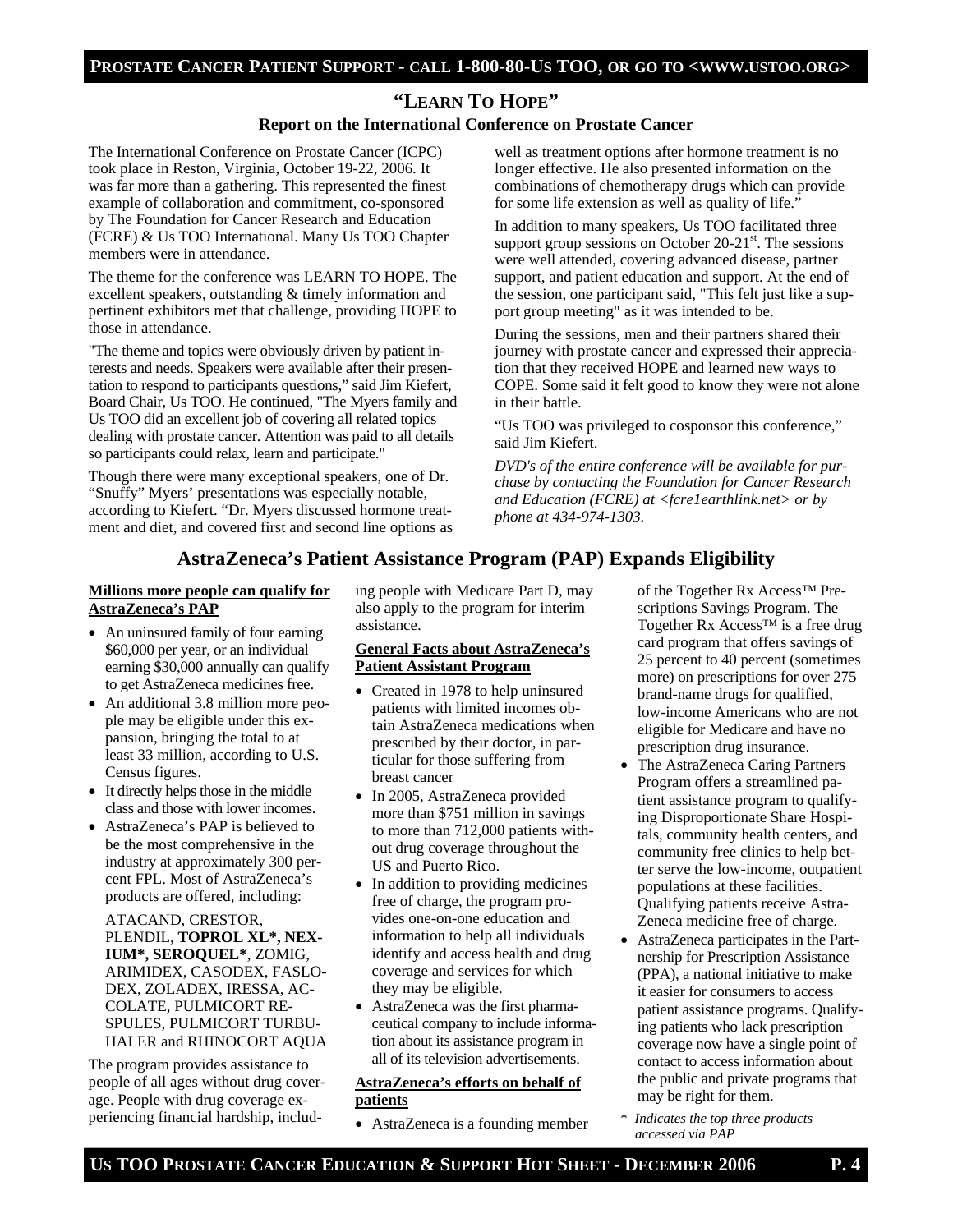### **Doc Moyad's What Works & What is Worthless Column**

**Mark A. Moyad, MD, MPH University of Michigan Medical Center-Dept of Urology Phone: 734-936-6804; E-mail moyad@umich.edu** 

#### **What can impact my vitamin D level? Part 1 of an exciting 2-4-part holiday series! Don't miss the final episode where Moyad will reveal who is responsible for the low vitamin D levels worldwide (cue the cheesy soap opera music)!!**

Winter months (sorry Australia readers) are when vitamin D deficiency is observed in the largest amounts in most countries. Prostate cancer patients need to keep their vitamin D blood levels normal not just to maintain good bone health, but to potentially fight prostate cancer so let's first memorize what can influence your vitamin D level and in the next issue we will talk further about vitamin D. May your holidays be filled with punch spiked with vitamin D and rum (just kidding about the vitamin D part)!

| Factor                                                                                                            | Comment                                                                                                                                                                                                                                                                                                    |
|-------------------------------------------------------------------------------------------------------------------|------------------------------------------------------------------------------------------------------------------------------------------------------------------------------------------------------------------------------------------------------------------------------------------------------------|
| Body Mass Index (BMI)                                                                                             | Higher BMI or obese individuals tend to have<br>lower vitamin D concentrations because this vita-<br>min gets absorbed by fat-tissue and is not easily<br>released in the blood stream (more fat=less avail-<br>able vitamin D).                                                                           |
| Dietary vitamin D intake                                                                                          | The more vitamin D one gets from dietary sources<br>the higher the blood levels, Fish are the best natu-<br>rally producing dietary sources followed by mush-<br>rooms, and egg yolks (yeah I said egg yolk-time to<br>have a crazy holiday party that includes lots of<br>scrambled eggs, and salmon).    |
| Skin pigmentation                                                                                                 | Darker skinned individuals have more melanin,<br>blocking the impact of UV-B radiation and reduc-<br>ing vitamin D production. African-American indi-<br>viduals have a higher risk of vitamin D deficiency.                                                                                               |
| Sunlight exposure due to<br>outside activities                                                                    | The more your occupation or activities involves<br>being outdoors the greater the chance that you will<br>have higher vitamin D levels. This is the excuse I<br>use to have my son mow the lawn instead of me.                                                                                             |
| Supplemental vitamin D                                                                                            | Multivitamins generally contain 400 I.U. (10 mcg)<br>per capsule and vitamin D individual tablets can<br>now be purchased for a very low cost, or your doc-<br>tor may prescribe a vitamin D prescription drug.                                                                                            |
| Ultraviolet-B (UV-B)<br>light radiation<br>(wavelength= $290-315$<br>nm) exposure based on<br>region of residence | UV-B radiation from the sun is the primary source<br>of vitamin D for most people. Thus, geographic<br>location (where you live or spend most of your<br>time) has an impact on how much sun and vitamin<br>D you produce (more sun=more vitamin D). Still-<br>wear your UVA and UVB protective sunscreen. |

Table - Six primary factors that can determine an individual's vitamin D status

#### References:

1. Giovannucci E, Liu Y, Rimm EB, et al: J Natl Cancer Inst 98:451-9, 2006. 2. Moyad MA. Sem Prev Alt Med: June 2006.

*Note: Dr. Moyad is the editor-in-chief of the health care professional and patient medical journal "Seminars in Preventive and Alternative Medicine", which is now offered online and includes regular medical updates for subscribers. If you go to the publisher's website <www.elsevier.com> or call 1-800-654-2452, you can order the same medical journal that the health professionals can use that updates the latest on diet, supplements, and drugs… for cardiac disease, different cancers, and anything else that is happening in preventive and alternative medicine. We are also sending an issue to the Us TOO headquarters so that people that can afford it may be able to get to it.* 

### **PRINCETON INSTRUMENTS FIRST COMPANY TO HOLD SNEAKERS@WORK DAY**

Sneakers at Work Day is Us TOO's newest fundraising and awareness program which will happen on June 15<sup>th</sup>, 2007, the Friday before Fathers' Day. However, one event has already happened in September, directed by Terry Geijer at Princeton Instruments in New Jersey. Geijer, a prostate cancer widow since March of 2006, felt the urge to do something to ensure that no more men leave their wives and children behind.

Of course the event was successful. About 90 employees participated by each donating \$5 and in return receiving a blue pair of shoelaces to wear on their sneakers that day at work. A total of \$515 was raised as result of their efforts in which Us TOO can use to help continue current educational programs as well as develop new ones to serve the next generation of men to begin fighting prostate cancer.

Imagine the possibilities of having thousands of organizations, large and small, participating in a national day for awareness! Chapters are encouraged to promote the event by approaching their own, their children's, and their friend's places of employment.

*Please visit <www.ustoo.org/ Sneakers@Work> for more information or call Dan Reed, Development and Marketing Coordinator, Us TOO International at (800) 808-7866. It's an easy event to do and promises to be a huge success with Us TOO Chapter participation. Please help promote the event today, register your organization and help empower the next generation of men to fight prostate cancer.* 

### **TEE OFF FOR PROSTATE CANCER AWARENESS**

Arnie's Army and Us TOO International have teamed up to help raise funds and awareness for the thousands of men touched by prostate cancer every year. Arnie's Army is named after Arnold Palmer, legendary golfer but more importantly, a prostate cancer survivor. The concept for the fundraiser is quite simple; all the individual has to

*(Continued on page 6)*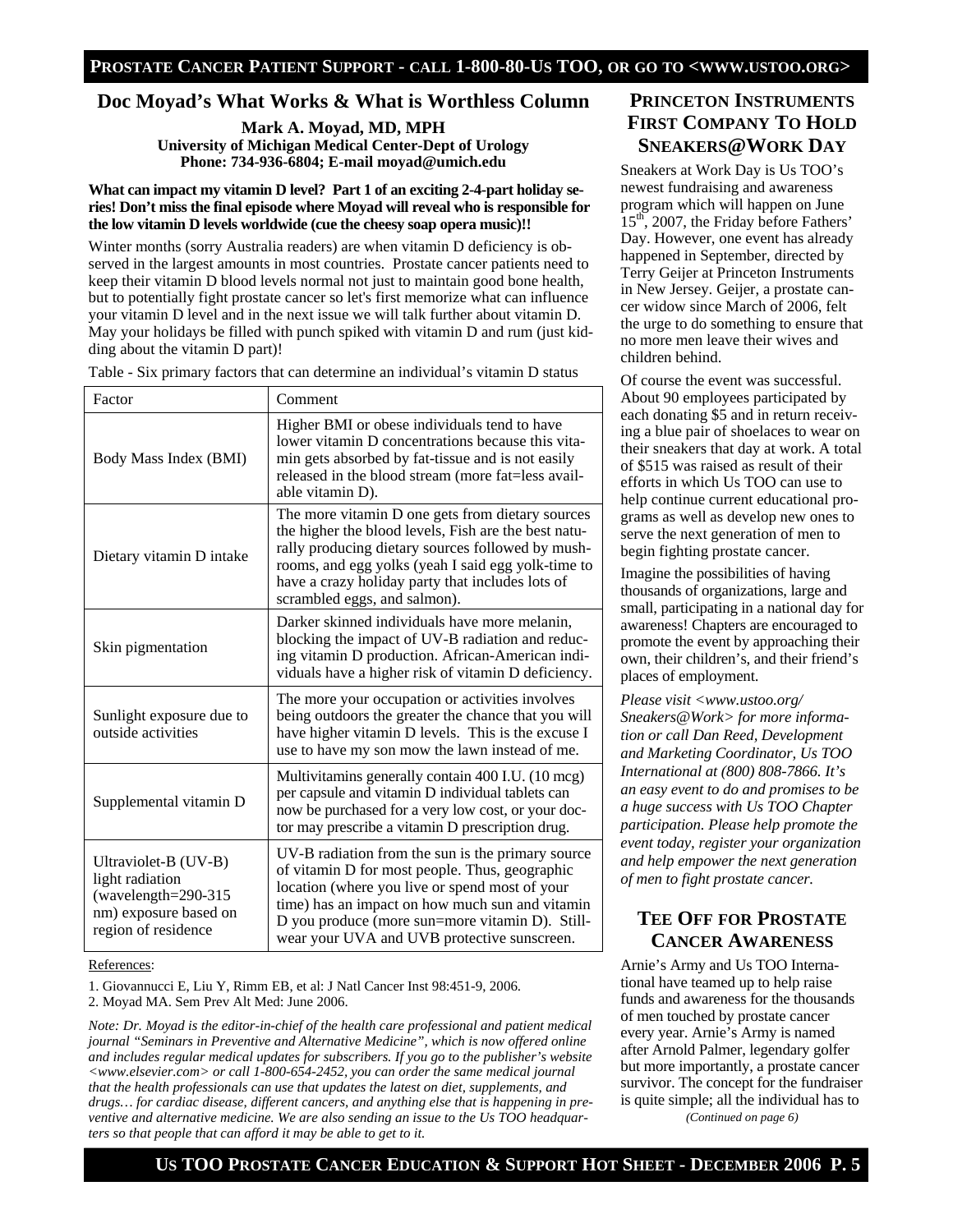## **PROSTATE CANCER GROUPS DEMAND DOCTORS AND PATIENTS GIVEN CONTROL OVER PATIENTS' PROSTATE CANCER TREATMENT**

### **Impact of Bundling Arrangements Strikingly Similar to Least Costly Alternative Policies in Distorting Financial Incentives and Compromising Patient Care**

Citing treatment considerations over financial control mechanisms, a coalition of groups representing prostate cancer patients issued a call this week for Medicare to drop its policy of least costly alternative (LCA) for prostate cancer patients. The LCA policy encourages providers to give patients the treatment that costs the least where treatments are deemed by the Center for Medicaid and Medicare Services (CMS) as interchangeable.

At a recent Medicare Payment Advisory Commission (MedPAC) meeting, the commission considered changes to the average sales price (ASP) system because bundled discount arrangements by companies can have a warping effect on Medicare reimbursement rates for physicians, potentially driving them to make decisions that are not based on clinical factors. For these same reasons, the coalition seeks to have MedPAC also consider changes to the LCA policy. Both practices clearly alter market behavior.

In a joint letter to MedPAC, the coalition of groups, which includes the Men's Health Network, the National Prostate Cancer Coalition, the Prostate Health Education Network, Inc., and Us TOO laid out their concerns over the impact of LCA on the lives and treatment of men with prostate cancer.

#### Among them:

- Physician judgment is supplanted by cost factors
- Cost of therapy from quarter to quarter could cause sudden changes in treatment based on cost, not efficacy
- By shifting differences in cost of the LCA treatment with more expensive treatments to the patient, the policy discourages patients from seeking the most appropriate treatment

"LCA policies for prostate cancer drugs are inappropriate because they

substitute Medicare's determination that certain drugs are interchangeable for the physician's professional judgment that one drug may be more efficacious or have fewer side effects for a particular patient," said the letter. "All things being equal, cheaper is of course always perceived as better," said Scott Williams Director, Professional Relations & Public Policy - Men's Health Network. "But all things are not equal. This is treatment for cancer and the impact of the LCA means that the treatment you get is not based on what is best for you, but what is cheapest. That simply isn't fair to the patient who is fighting for his life. It is past time for CMS to review and remove policies that threaten rather than support patients."

*PRNewswire, 30 October 2006* 

# **TEE OFF FOR AWARENESS**

*(Continued from page 5)* 

do is hold a closest to the pin contest at their favorite golf course by approaching the club pro and gaining his approval. The event can be held on a regular day of play or by attaching the event to an already scheduled work or family outing. Two events have already been completed, one by an Us TOO staff person and the other by a neighbor of an Us TOO board member.

The Us TOO staff person held the event at a local club in Chicago on a rather cold Sunday in September. Despite the rather chilly elements, almost 40 people participated as they made the turn on the front nine. Every one of the people who attempted to win the Arnold Palmer replica putter paid \$20 to try and all received a subscription to Golf Digest Magazine. More importantly, they helped raised funds and awareness to help men and their families get through prostate cancer and survive.

Us TOO board member, Joe Piper, told a similar success story. Since Joe is not an avid golfer, he approached

*(Continued on page 8)* 

### **NEWER APPROACH URGED IN SCREENING FOR AGGRESSIVE PROSTATE CANCER**

### **Check PSA levels in 40s, measure rate that PSA increases, Hopkins researchers say**

Researchers at the Johns Hopkins University School of Medicine say that how fast the amount of PSA (prostatespecific antigen) in a man's blood increases, or PSA velocity (PSAV), is an accurate gauge of tumor aggression and danger, even when PSA levels are so low as to not warrant a biopsy.

Findings of a Hopkins study of PSAV, in this month's *Journal of the National Cancer Institute*, may add a new level of predictive accuracy to prostate cancer testing, the value of which has remained controversial under currently accepted guidelines, the investigators say.

"Our data provide a further argument for PSA testing that begins relatively early in life, when PSA levels are usually lower and prostate enlargement is not a confounding factor in diagnosis," says H. Ballentine Carter, M.D., the director of the Johns Hopkins Division

of Adult Urology at the Brady Urological Institute and lead author of the study. "We would recommend that men at around age 40, not 50, have their PSA checked to develop a baseline against which to compare future changes (velocity), since even a slight rise in PSA may indicate a potential for cancer down the road."

 "The main debate over how to use PSA has centered on the choice of the level that is used to trigger a biopsy," says Carter, a professor at the Johns Hopkins University School of Medicine. "Lowering the level that triggers a biopsy leads to detection of more harmless cancers, and higher levels could miss the opportunity to detect an important cancer early."

"We have found that the rate at which a man's PSA rises may be more impor-

*(Continued on page 8)*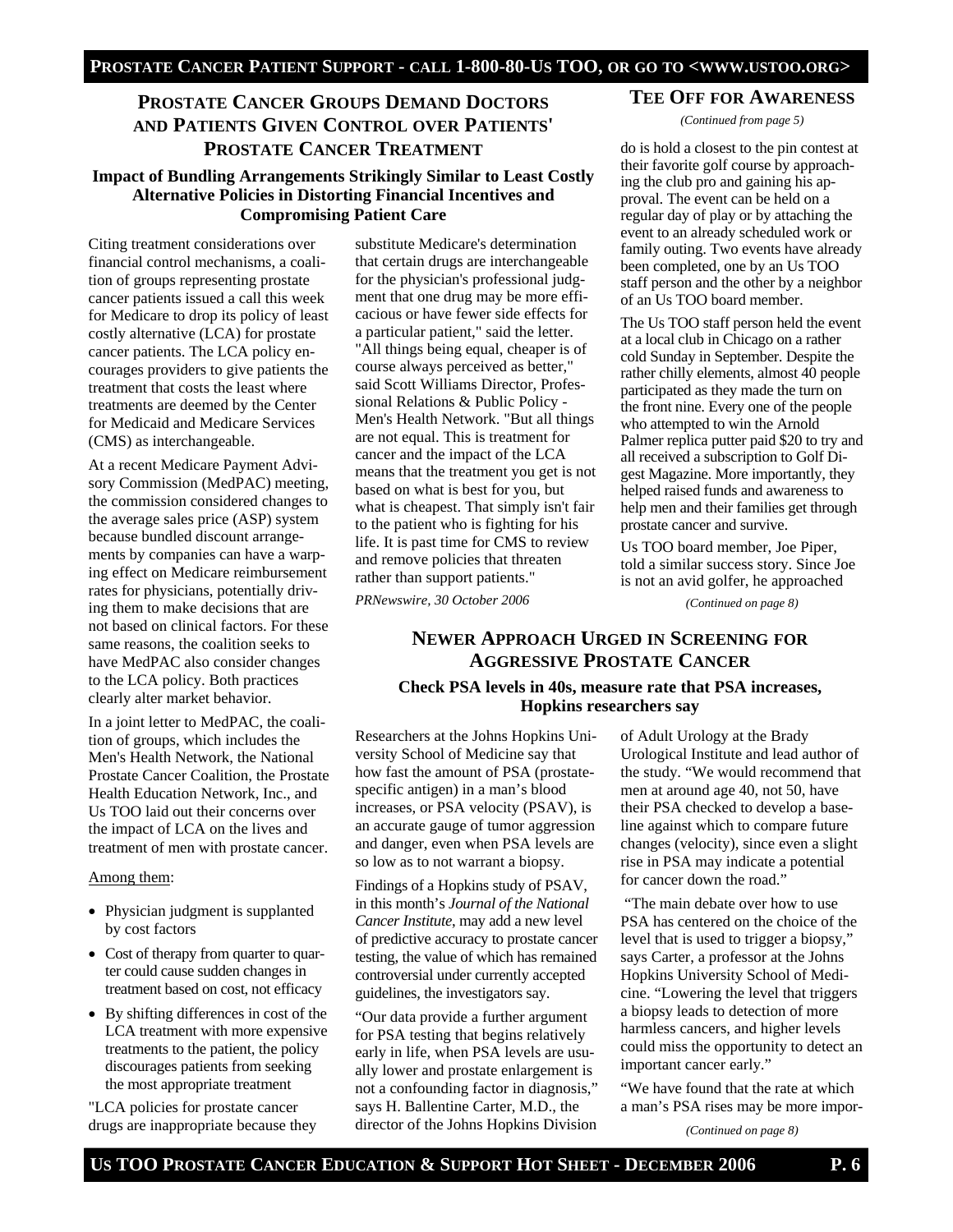# **FEDERAL EMPLOYEES SUPPORT US TOO IN COMBINED FEDERAL CAMPAIGN**

All federal employees, including military personnel, will be participating in the 6-week Combined Federal fundraising Campaign from September 15 to December 15, 2006, and are able to complete pledge cards to make donations to their charities of choice. **Please consider supporting Us TOO's mission of providing prostate cancer patients and their families with education and support services — the CFC number for Us TOO International is 2865.** Thank you!

## **Write in Us TOO CFC# 2865**.







**Hold a Closest To The Pin Contest at your golf club this fall to benefit Us TOO and Arnie's Army!** 

Visit www.ustoo.org for more information or contact Dan Reed at 1-800-808-7866 or dan@ustoo.org

*Proceeds from all items sold benefit Us TOO's FREE programs, support services and educational materials for prostate cancer patients and their families*